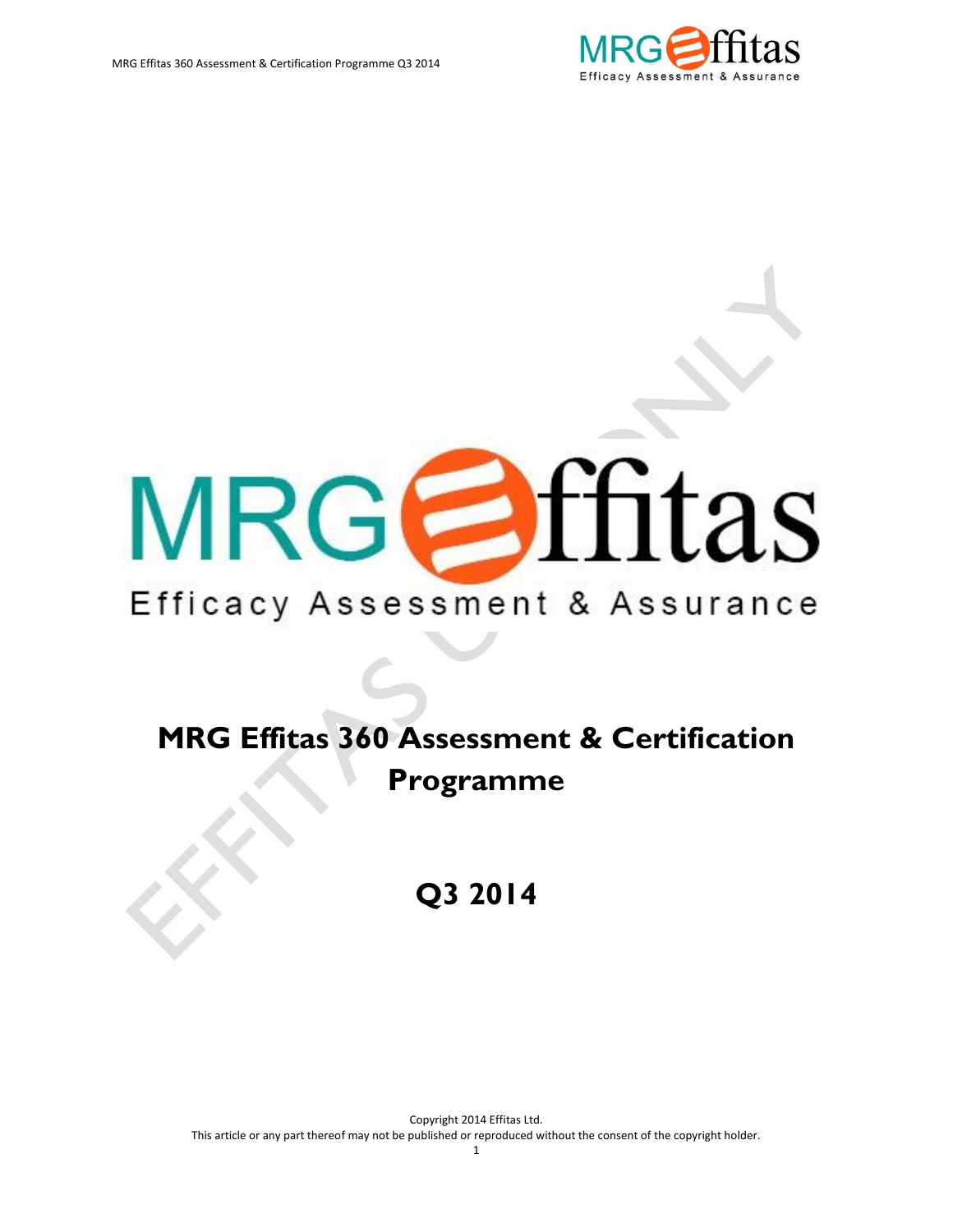

#### Contents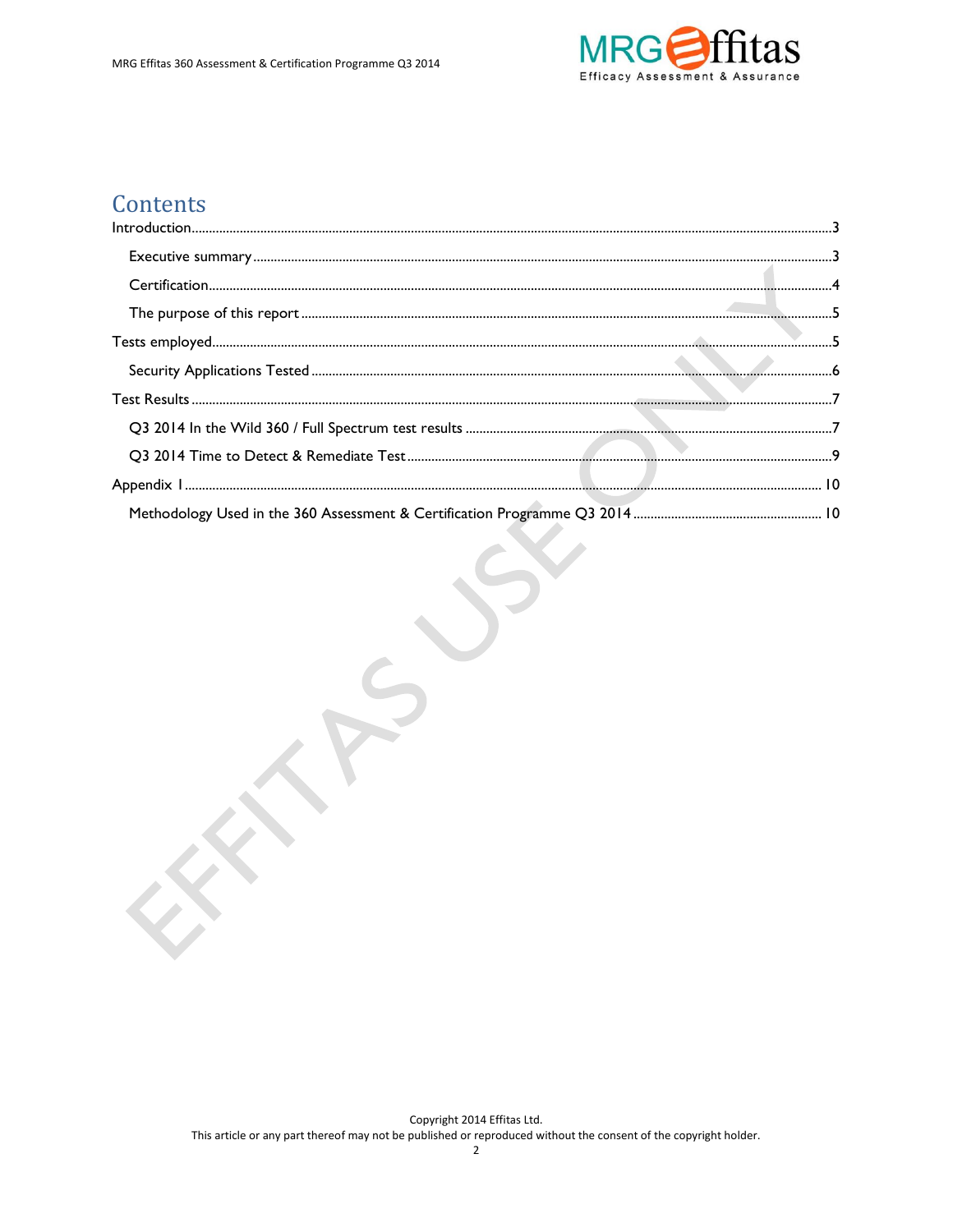

#### <span id="page-2-0"></span>Introduction

MRG Effitas has a core focus on efficacy assessments in the anti-financial fraud space; however, we also publish more traditional "Real World" detection tests as well. An example of such a test is our "Time to Detect Assessment Q4 2013" (Project 37).

This assessment measured security products' ability to protect an endpoint from a live infection, but also, where a system was compromised, it also measured the time taken to detect the infection and remediate the system. The time-to-detect-and-remediate component relied on each security product being manually forced to conduct a scan every thirty minutes over a twenty-four hour period.

For 2014, it was decided that a new approach was needed as the methodology applied in previous tests did not reflect how a security product would be used on an endpoint in the real world. In practice, many security applications will only detect an infection during a reboot / startup or if a scheduled scan has been set by default.

For this assessment, time-to-detect will employ a methodology based on the infected endpoint being rebooted once during a 24 hour period.

The methodology employed in this test maps more closely to real world use and although it may not be a 100% accurate model of how an "average" system is used, it gives a more realistic assessment of a security product's ability to detect and remediate an infected endpoint.

This Programme is called a "360 Assessment" since it deals with the full spectrum of malware instead of just financial malware. In the 360 Assessments, Trojans, Backdoors, Ransomware, PUAs, Financial Malware and "other" malware are used.

#### <span id="page-2-1"></span>Executive summary

This Certification Programme is designed to serve as a reflection of product efficacy based on what we have previously termed "metrics that matter".

In many of our previous tests, particularly those that have focused on financial malware, we started with the assumption that the endpoint has already been compromised. Being the world's largest supplier of early life malicious binaries and malicious URLs, and from our own simulator development, we know that all endpoints can be infected, regardless of the security solution employed.

For us, the metrics that really matter are not just the product's ability to block initial infection (although this is critical in most use cases). One also needs to measure the time taken for the security product to detect malware on a system and remediate it.

When conducting these tests, we tried to simulate normal user behaviour. We are aware that a "Real World" test cannot be conducted by a team of professionals inside a lab because we understand how certain types of malware work, how it attacks and how such attacks could be prevented. Simulating normal user behaviour means that we paid special attention to all alerts given by security applications. A pass was given only when alerts were straightforward and clearly suggested that malicious action should be blocked.

We tested a group of internet security suits and complementary security applications. With internet security suites and complementary applications, it is very important to note that the best choice for an average user is to keep things very simple and for the product not to present many popup alerts or questions.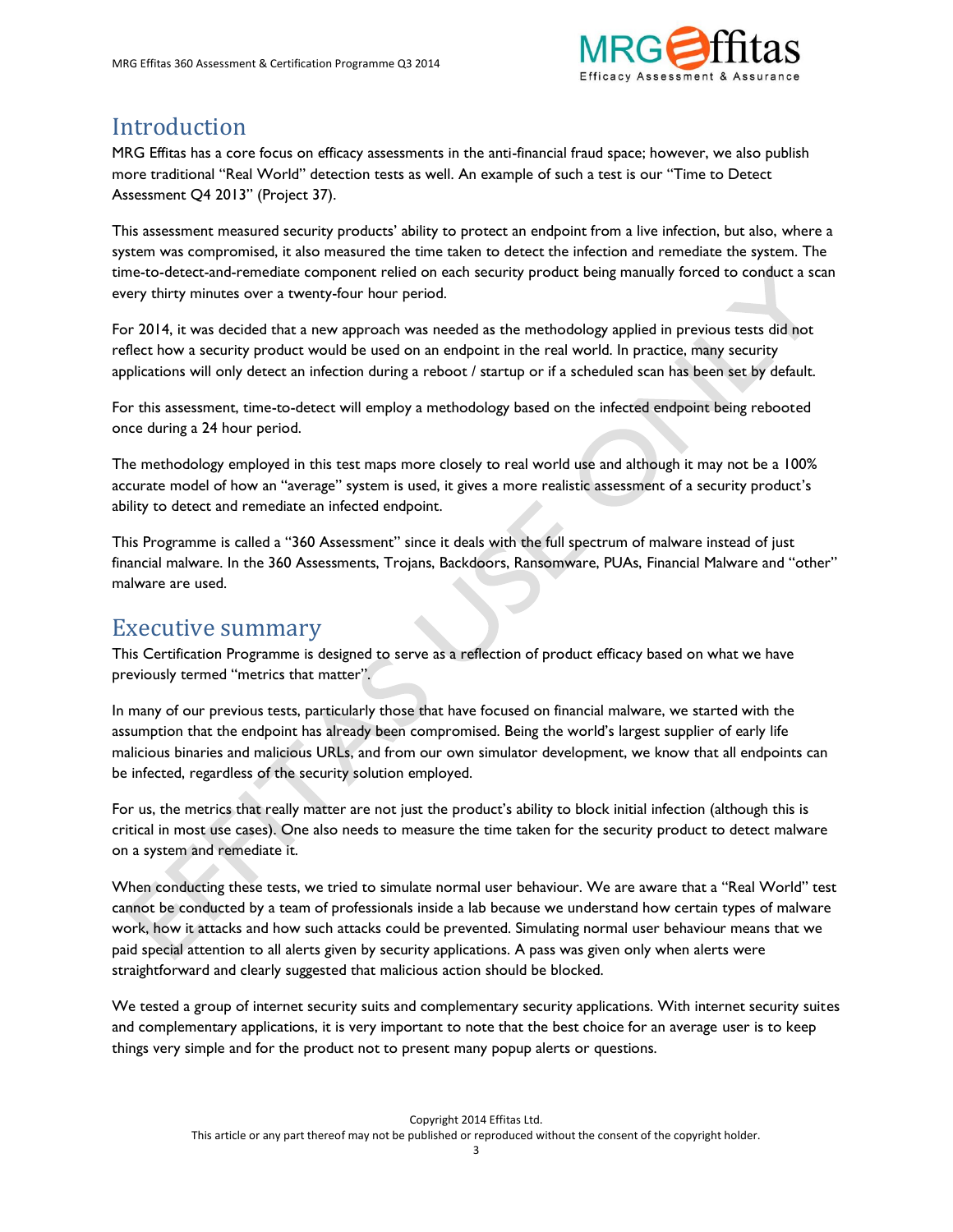

Out of fifteen products we tested, only four managed to meet the performance specification to attain our Q3 2014 360 certification award, these being **Kaspersky Internet Security** and **ESET Smart Security**, **SurfRight HitmanPro**, **Webroot SecureAnywhere Internet Security Plus.**

All other security applications failed the test in that they were unable to detect the malware and/or remediate the system even after the third reboot at the end of the twenty four hour period.

#### <span id="page-3-0"></span>**Certification**

In order to attain a quarterly MRG Effitas 360 certification award, a security application must either protect the system from initial infection (a level 1 pass) or detect any missed malware and fully remediate the system before or on the first user initiated reboot (a level 2 pass). Applications that meet this specification will be given certification for that quarter.

MRG Effitas 360 Assessment & Certification Programme awards the following products as being certified for Q3 2014:

**Level 1 Certification:** Kaspersky Internet Security

**Level 2 Certification:** ESET SmartSecurity, SurfRight HitmanPro\*, Webroot SecureAnywhere Internet Security Plus

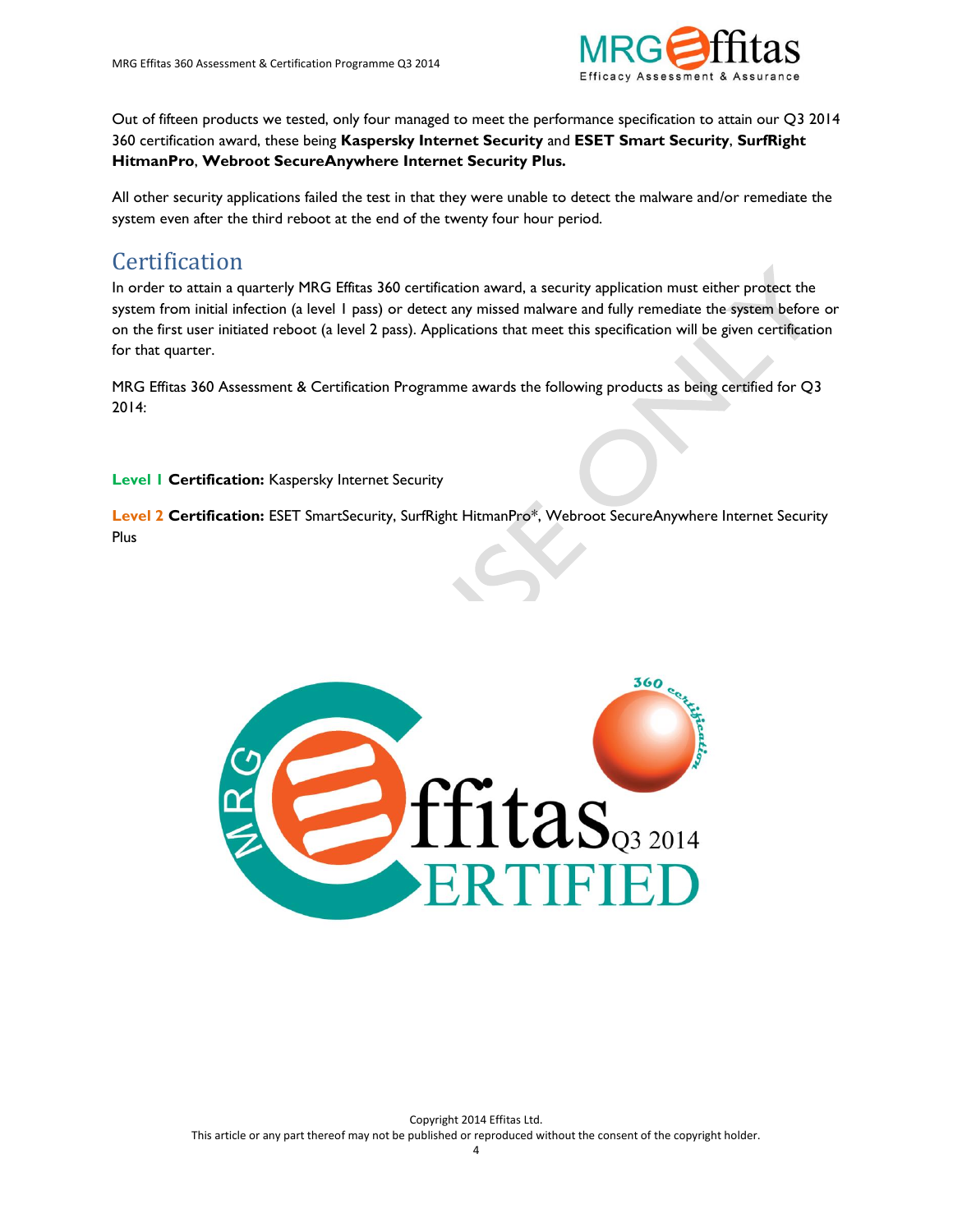

#### <span id="page-4-0"></span>The purpose of this report

Since its inception in 2009, MRG Effitas has strived to differentiate itself from traditional testing houses by having its primary focus on providing "*efficacy assessments"* and not just performing *"tests".* 

Traditionally, testing of security software has centred about measuring product ability to detect malware. Testing has evolved rapidly over the last two to three years and most labs, under the guidance of AMTSO (of which MRG Effitas is a member) have strived to conduct "Real World" testing.

Although there is no absolute definition of this kind of testing, loosely speaking, it involves the introduction of malware to an endpoint through a realistic vector, such as a browser or USB memory stick. Real World testing mostly includes "dynamic testing" – i.e., the malware is executed and then the ability of the security product to block the malware is measured.

Several testing labs also conduct "System Rescue" tests. These assess a security product's ability to remediate a pre-infected endpoint.

Whilst both types of tests are useful and yield valid and meaningful data, MRG Effitas wanted to merge these tests and also take one step further by measuring the time security products take to detect infections and remediate the endpoint.

To make testing more realistic to real world scenarios, no manual scanning was conducted; instead, the system was rebooted every eight hours within a twenty four hour period (three reboots in total), thereby giving security applications the opportunity to detect infections on restart.

As we have stated before in our previous tests, all malware has one primary objective, and that is to make money for the cybercriminals.

Measuring initial detection rates and also the time taken to detect active malware is important, particularly in today's threat landscape with the mix of malware that is prevalent.

As we have repeated in our previous financial malware tests, the longer a cybercriminal can have their malware on a system, the greater the opportunity there is for them to be able to capture private user information data, such as banking passwords and social media credentials, etc.

There has been an increase in the prevalence of ransomware, such as "CryptoLocker", which once active on the system, holds the user at ransom to decrypt system data or unlock the system in some other way (interestingly, the most common way CrtptoLocker is installed on an endpoint is via Zeus infections).

For these types of malware, it is initial detection that is of the greatest importance, since the vast majority of security solutions will be unable to rescue an encrypted or locked system. (In other internal tests, we have found that Webroot SecureAnywhere was in fact able to undo the encryption performed by some ransomware.)

In providing these quarterly certifications, the MRG Effitas 360 Assessment & Certification Programme is the *de facto* standard by which security vendors, financial institutions and other corporations can attain the most rigorous and accurate determination of a product's efficacy against the full spectrum of malware that is prevalent during the period.

### <span id="page-4-1"></span>Tests employed

In this assessment (Q2 2014), we ran the following tests: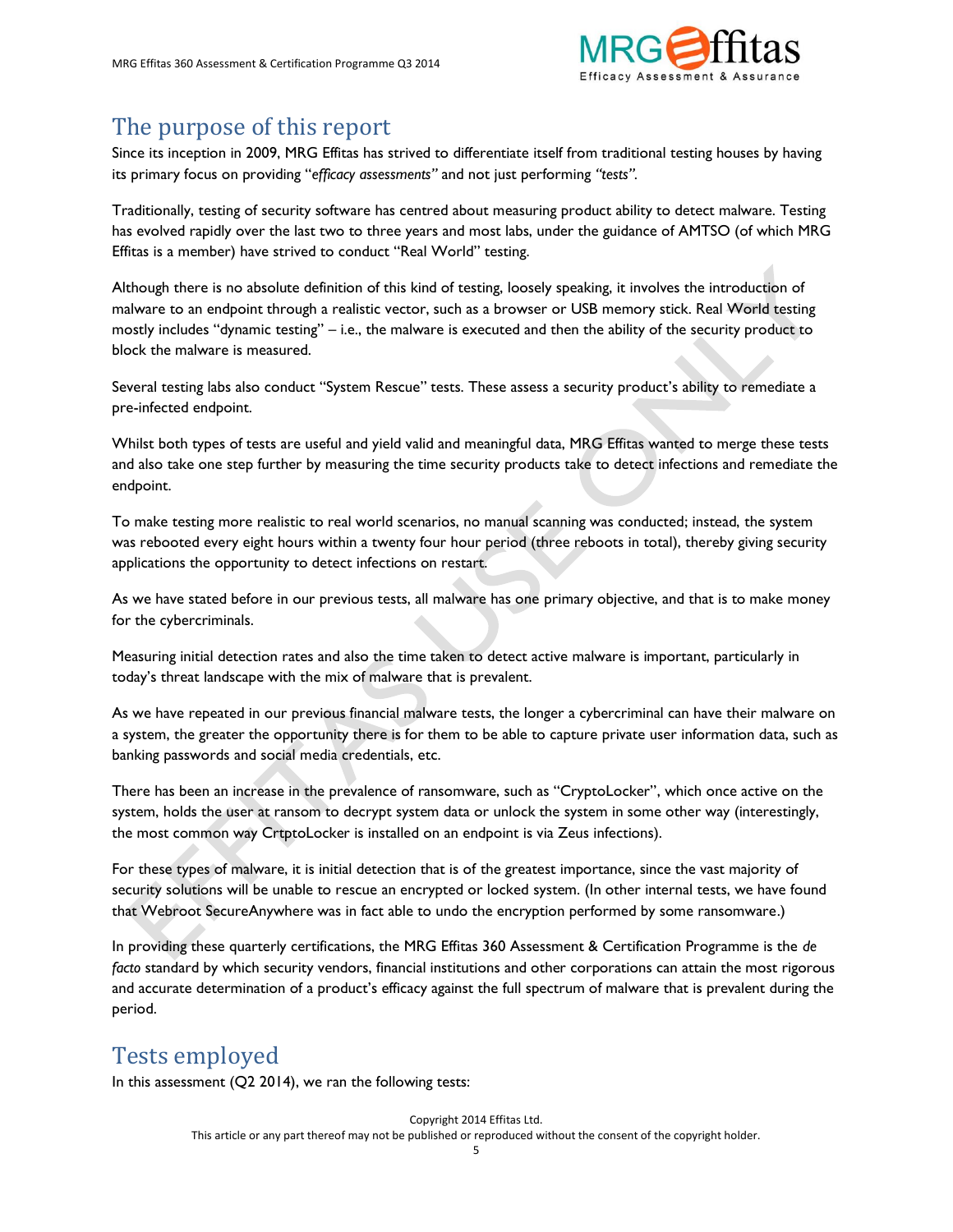

#### *In the Wild 360 / Full Spectrum test*

Testing was conducted as per the methodology detailed in Appendix 1. In total, 824 live ITW samples were used. The stimulus load was comprised of the following: 391 Trojans, 98 Backdoors, 200 Financial Malware samples, 91 Ransomware samples, 44 PUAs.

*Time to Detect and Remediate* Testing was conducted as per the methodology detailed in Appendix 1.

## <span id="page-5-0"></span>Security Applications Tested

(Last program build used in the project)

- BitDefender Internet Security 2015 Build 18.17.0.1227
- Kaspersky Internet Security 2015 15.0.0.463 (a)
- Trend Micro Premium Security 2015 8.0.1133
- Avira Internet Security 2014 14.0.7.306
- avast! Internet Security 2014 9.0.2021.515
- ESET Smart Security 8.0.301.0
- Webroot SecureAnywhere Internet Security 8.0.4.131
- VIPRE Internet Security 2015 8.0.2.30
- Symantec Norton Security 2015 22.0.0.110
- AVG Internet Security 2015 15.0.5315
- SurfRight HitmanPro 3.7.9\*
- Malwarebytes Anti-Malware (Premium) 2.0.2.1012
- Microsoft Security Essentials 4.6.305.0
- Panda Internet Security 2015 15.0.1
- McAfee Internet Security 2014 6.8.702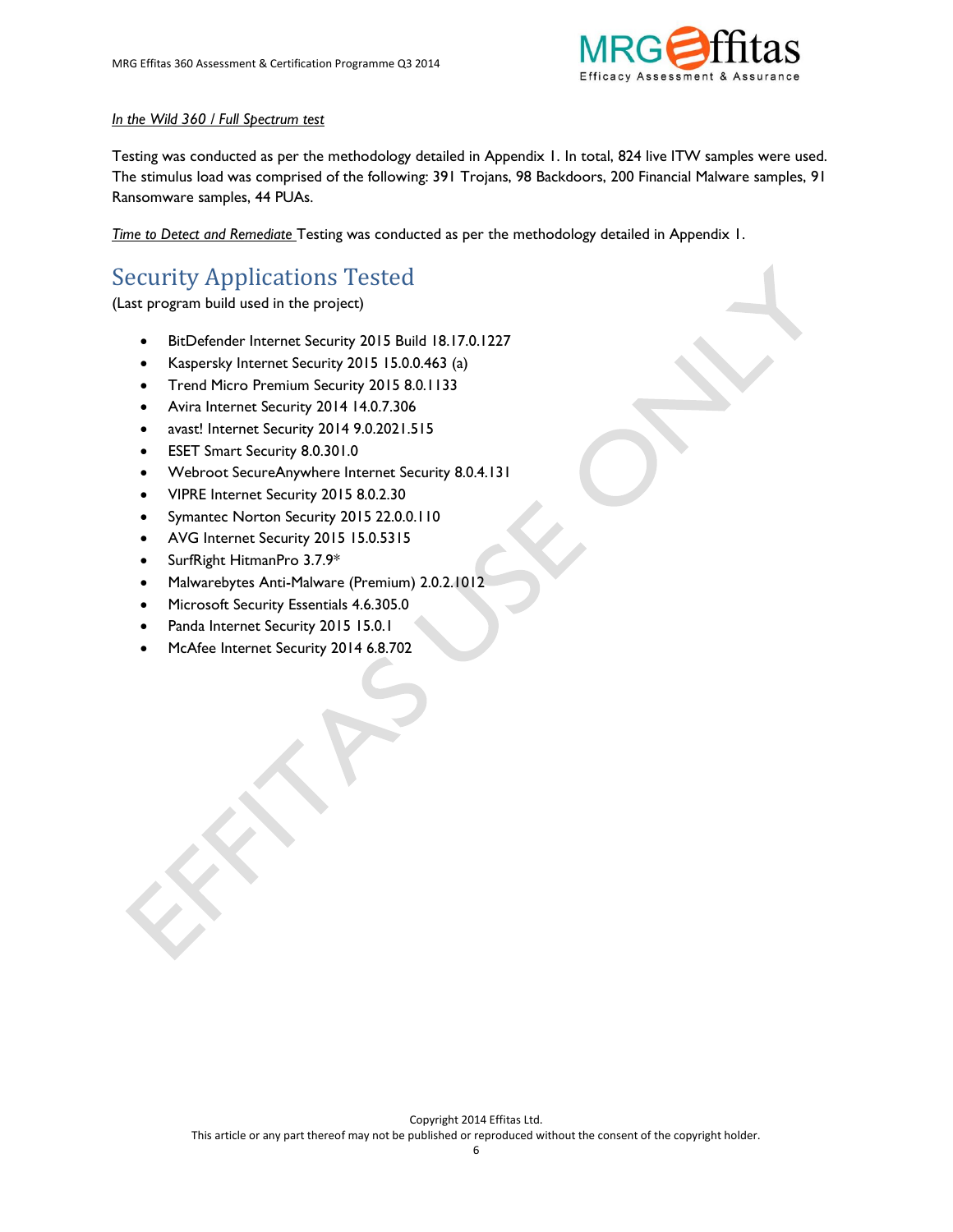

#### <span id="page-6-0"></span>Test Results

The tables below show the results of testing in the MRG Effitas 360 Q3 Assessment Programme.

### <span id="page-6-1"></span>Q3 2014 In the Wild 360 / Full Spectrum test results

The table below shows the initial detection rates of the security products.

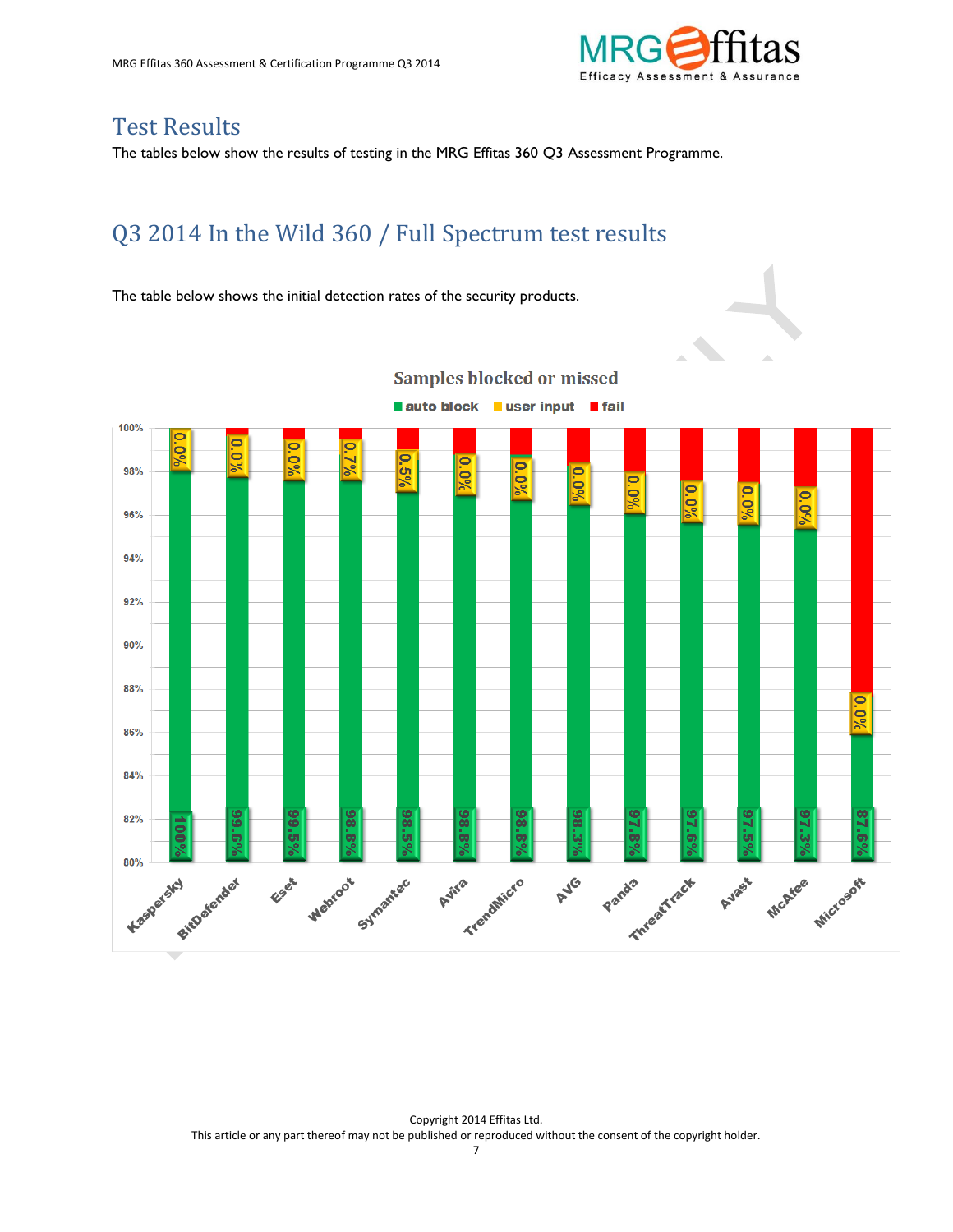



This article or any part thereof may not be published or reproduced without the consent of the copyright holder.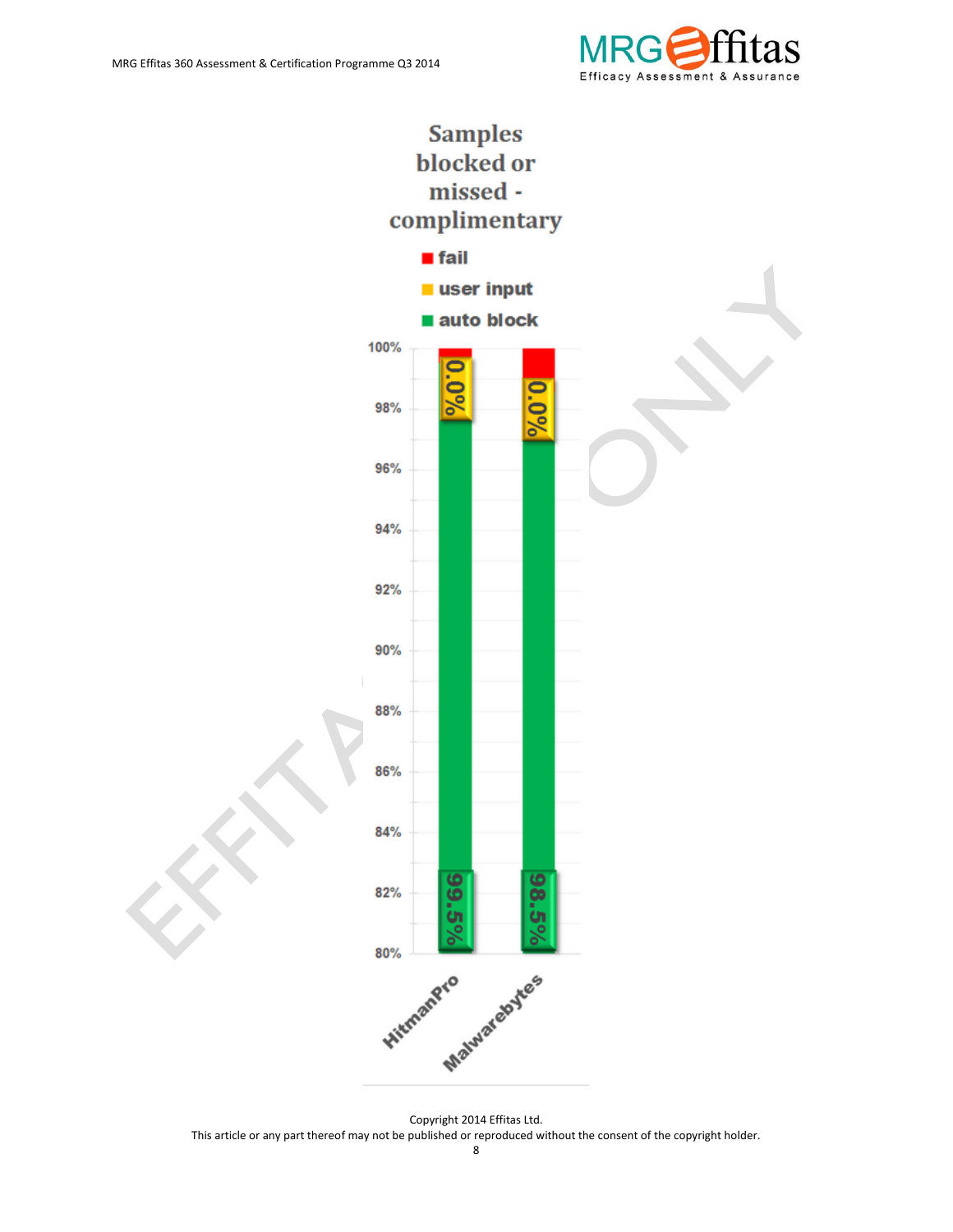

#### <span id="page-8-0"></span>Q3 2014 Time to Detect & Remediate Test

Understanding Grade of Pass:

- **Level 1** = All threats detected on first exposure / system uncompromised *Kaspersky Internet Security*
- **Level 2** = All threats detected and neutralised / system remediated before or on the first user reboot *ESET SmartSecurity Webroot SecureAnywhere Internet Security Plus SurfRight HitmanPro*
- **Failed** = Security product failed to detect all infections and remediate the system during the testing procedure.

<span id="page-8-1"></span> *avast! Internet Security AVG Internet Security Avira Internet Security BitDefender Internet Security Malwarebytes Anti-Malware McAfee Internet Security Microsoft Security Essentials Panda Internet Security Symantec Norton Security ThreatTrack VIPRE Internet Security Trend Micro Premium Security*